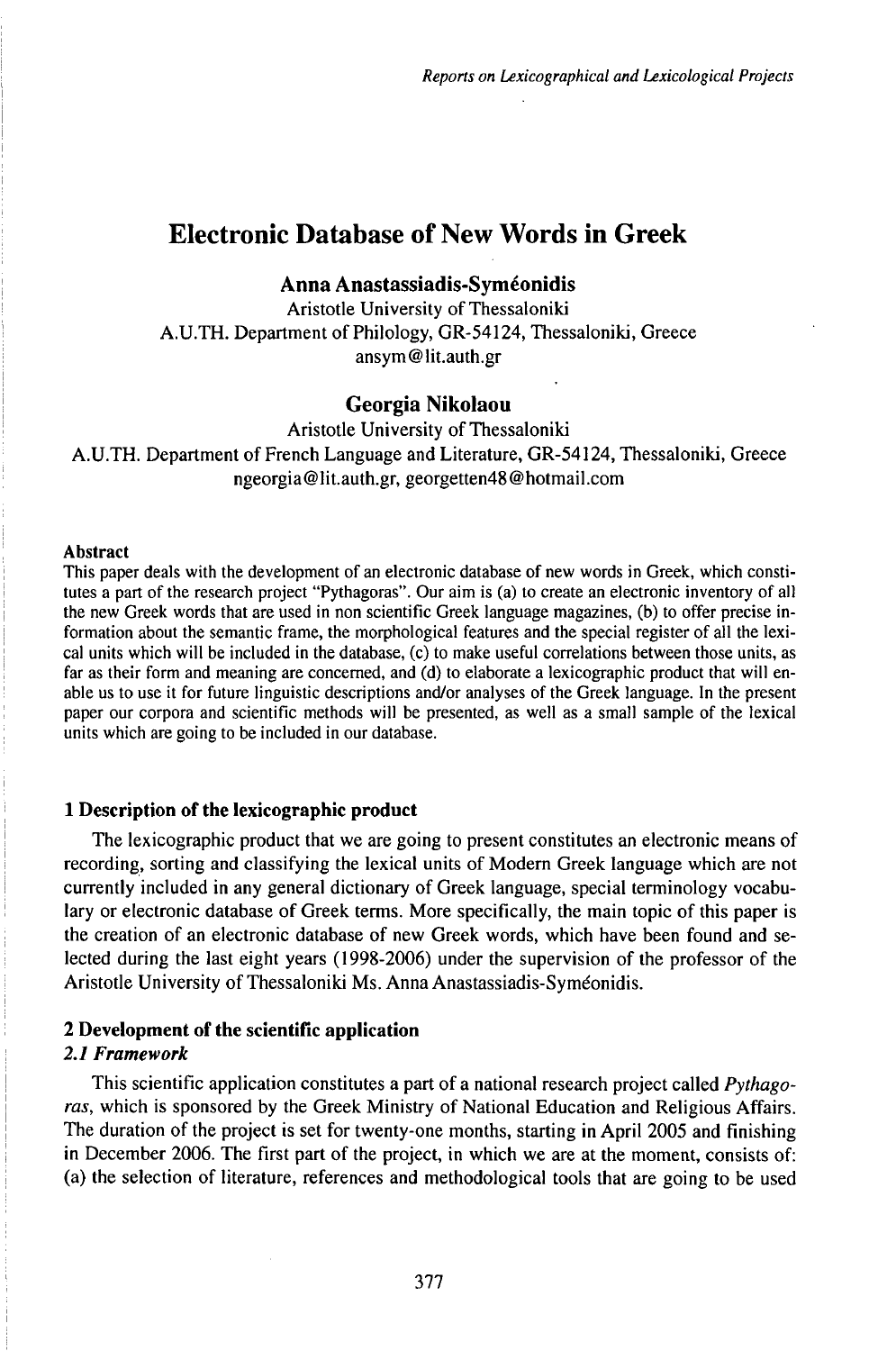for the elaboration of the electronic database, and (b) the laying down of the list of headwords that are going to be included in the final lexicographic product. During the second phase of our work, we plan to proceed to the technical development of our application: the input of the new Greek words and the linguistic information that accompany them, as well as the presentation of a part of the electronic database on a special web page.

## *2.2 Description ofour corpus*

Our corpus includes approximately 10 000 lexical units, which all belong to the *Archive of Neologisms,* created and run by Ms Anna Anastassiàdis-Syméonidis. This Archive has been enriched with new lexical items every year since 1979. It includes new words of the general vocabulary and does not include literary, scientific or technical terms, since the aim of its creation has been to record new words that are used in everyday life by the average Greek speaker; see Anastassiadis-Syméonidis et al. (1997: 362). Only a part of this Archive is going to be used for the elaboration of an up-to-date electronic database of new words in Greek. The units which are going to form the list of headwords are going to be selected by three criteria:

(a) The apparition of lexical units in written texts published during the last eight years (1998-2006). We have chosen to include the new words of the last eight years, since 1998 was the year when the two main general dictionaries of Modern Greek language were published.<sup>1</sup> These dictionaries are extensively used by the majority of Greek population and have not been considerably renewed since their first edition. Some largely used lexical items which first appeared in texts published before 1998 and are not registered in the two dictionaries mentioned above (e.g. *σπόιλερ*)<sup>2</sup> can also be included in our final inventory, since they need to be explained and codified for the average users of the Greek language.

(b) The list of headwords in the two main general dictionaries of Modern Greek language. As mentioned above, our final list will not include words that are found in those two dictionaries. Some of the lexical units which will be included in our database are registered in the *Reverse Dictionary of Modern Greek Language* by Anna Anastassiadis-Syméonidis (2002) (see *References),* which consists of 180 000 words and constitutes the largest and most updated dictionary of Modern Greek language at the moment. Nevertheless, we have chosen to record those units as well, since the *Reverse Dictionary of Modern Greek Language* does not offer any kind of semantic or etymological information that could help the average users of Modern Greek.

(c) The high frequency of the lexical units found in published texts which address the average Modern Greek speaker. Our aim is to give priority to the units that are mostlargely used by the native Greek speakers, since our inventory will contain a finite number of lexical items (see also below). For instance, if our Archive of Neologisms includes 4 000 units that

<sup>&</sup>lt;sup>1</sup> These two dictionaries are: *The Dictionary of Standard Modern Greek Language* (Λεξικό της Κοινής Νέας Ελληνικής) of the Institution Manolis Triantaphyllidis and the Dictionary of Modern Greek Language (Λεξικό της Κοιν-<br>ής Νέας Ελληνικής Γλώσσας) by G. Babiniotis.<br>-

<sup>2</sup> Its meaning is *spoiler* (= a kind of wind that is mounted on the rear of the car).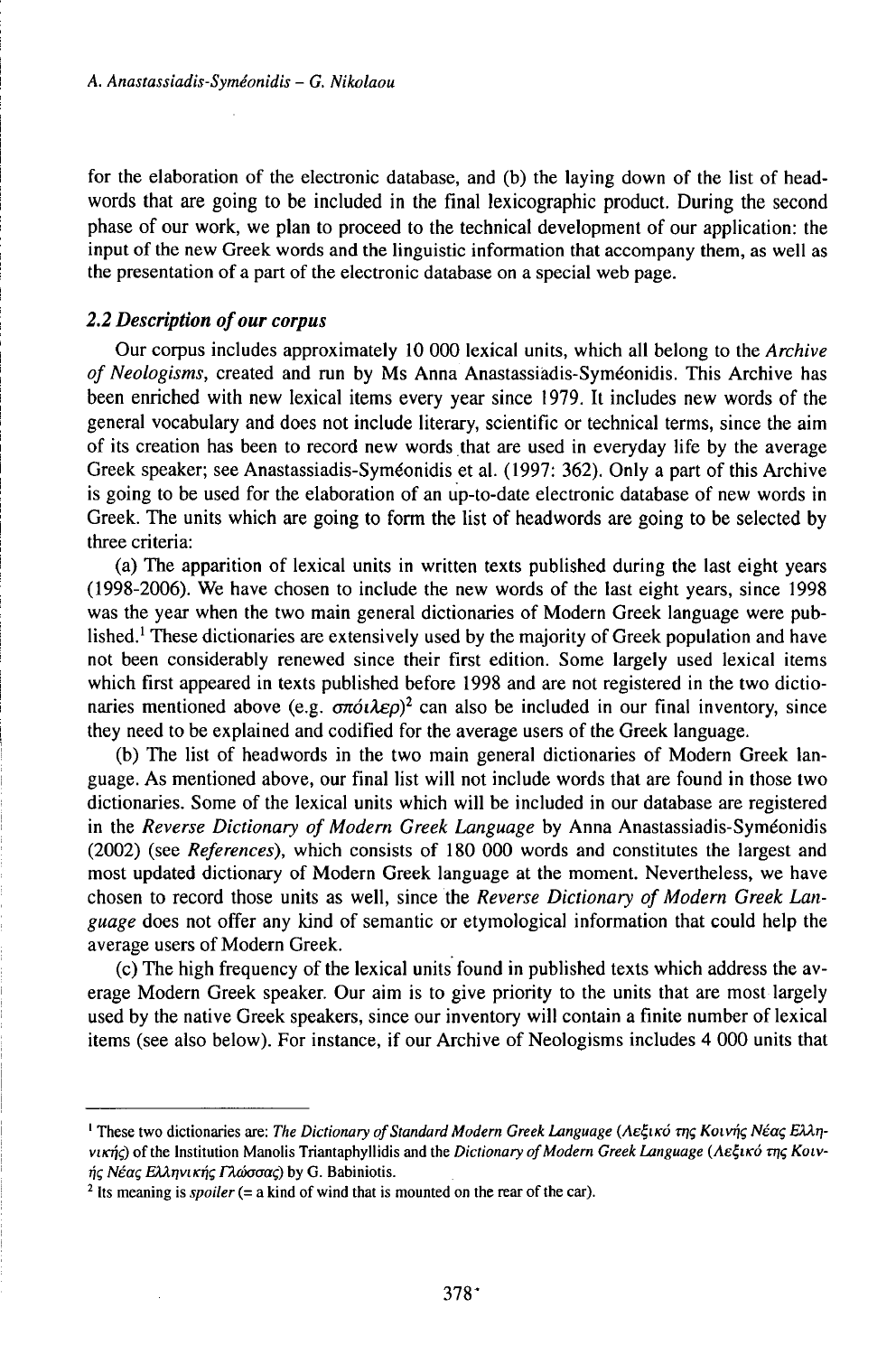have appeared during the last eight years and have not been registered in any other lexicographic source, our final selection will be based upon the number of times that every unit appeared in the sources, so that the units that are left out will be the less popular ones. Therefore, lexical items which have only appeared once in the sources will most likely be excluded from our final list of headwords.

The number of lexical units that will finally be selected for our list of headwords is 3 000. The lexical items included will belong to all parts of speech (apparently there will not be any grammatical words, since they belong to the part of vocabulary that is not prone to renewal). We will also include items which consist of more than one words (e.g. *obovn oniodiov*  $\phi \omega \tau \omega_0$  as well as items which are written in Latin characters, since they appear in Greek texts in a large scale. In cases where the lexical items appear in more than one forms (e.g. *KÓCovaA,* and *casual),* all the forms of the lexical units will be recorded.

Regarding the fields where the new words belong, here are the main ones; also see Anastassiadis-Syméonidis et al. (1997: 363):

• fashion

- aesthetics, face and body care, daily hygiene
- computers and technical devices accessible to the average speaker
- cars and motorcycles
- popularized science (psychology, ecology, environmental issues, economy)
- recreation, amusement
- interpersonal relations, social life, lifestyle
- sports
- media

The sources of our corpus are articles from Greek magazines whose readers are mainly average speakers. The texts of our corpus do not address people with specialized interests.<sup>4</sup>

#### *2.3 Linguistic information included in the electronic database*

The linguistic information included in the electronic database after the headword is the following:

• the word class that the lexical unit belongs to, i.e. its part of speech (in case we have an item consisting of more than one words, its grammatical category will be defined by the word that constitutes the head of the lexical item, e.g. the item  $\partial \theta \partial \nu \eta \partial \pi i \partial \theta$ which consists of two nouns and an adjective, will be classified as a noun)

• phonetic transcription of the lexical unit, with the use of the International Phonetic Alphabet

• the field (domain) to which the item belongs (e.g. fashion, sports)

<sup>5</sup> *Back lighting screen.*

<sup>3</sup> Its meaning is *back lighting screen.*

<sup>4</sup> The texts which constitute our sources are published mainly in the following editions: *Cosmopolitan, E (Epsiloh), Elle, KXiK, Madame Figaro, Marie Claire, PCMagazine, Vita.*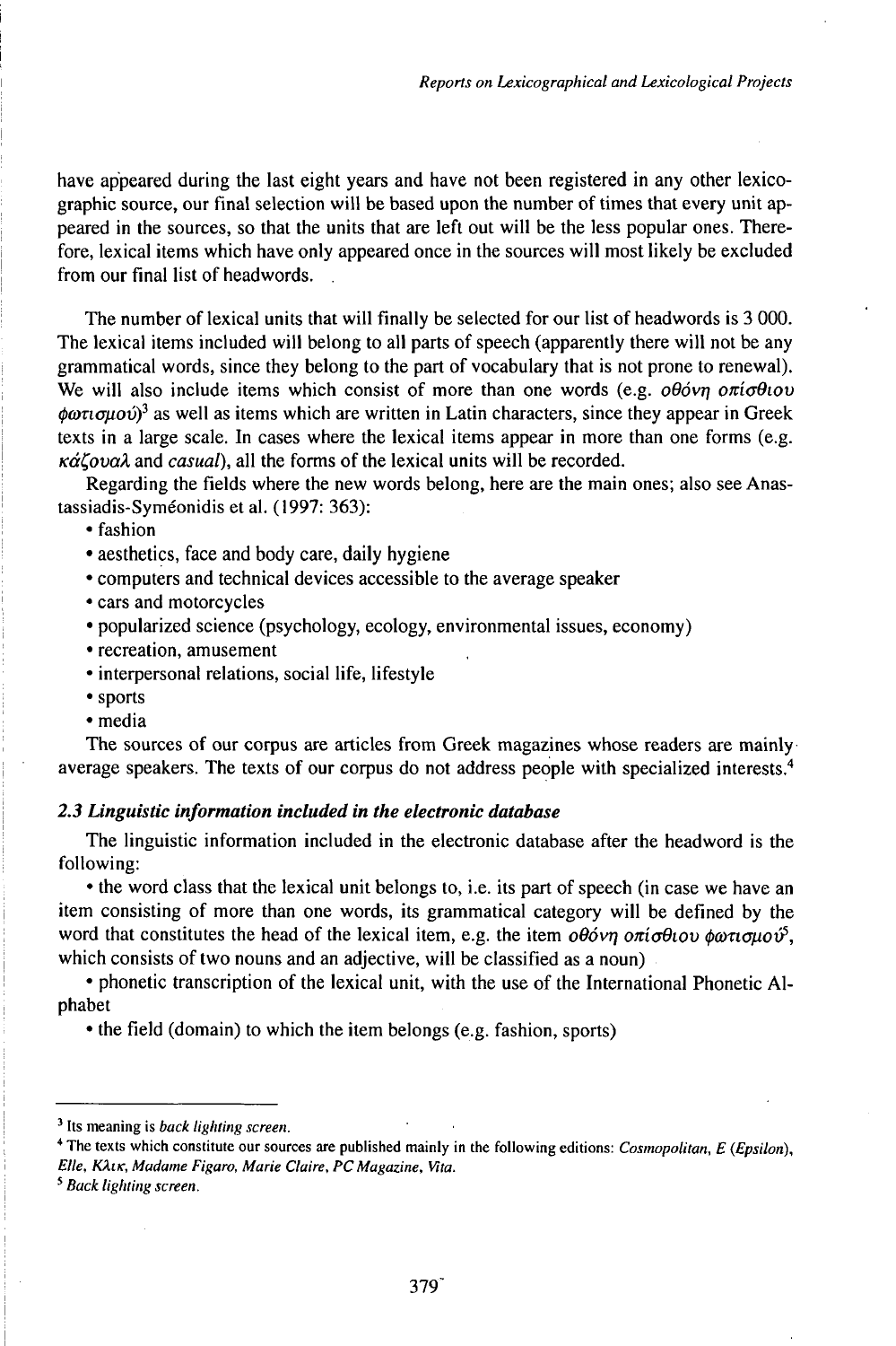• the kind of text in which the lexical unit appears (e.g. article, advertisement, caption etc.)

• the meaning of the lexical unit

• the process of the morphological construction of the lexical unit (derivation, compounding, conversion) or the process of its borrowing from a language-source (direct loanword, calque etc.)

• the context in which the item is found in the texts

• a reference to lexical units that are related to the item, as far as their form or meaning are concerned. This kind of information largely depends upon the context of the item (e.g.  $\kappa \lambda \iota \kappa$  "click", a term used in the computers jargon, and  $\kappa \lambda \iota \kappa$  "switching on", a term used to describe interpersonal relations)

• the source of the new word, i.e. the title of the magazine, the number of the issue and the page where the new word was found

• an indicator of high frequency for the 500 most used new words which appear in our sources and are included in our electronic database (a number rating approximately at 15% of our list of new words).

### 2.4 Sample

r

The following table shows an example of how the new words are going to be treated in the electronic database.

٦

| ріаллікос-й-о Е "жіј."                                                                                                                                                                                                             |
|------------------------------------------------------------------------------------------------------------------------------------------------------------------------------------------------------------------------------------|
| rialitik os                                                                                                                                                                                                                        |
| Ausok Loosy "annusement"                                                                                                                                                                                                           |
| Ao0po "urticle"                                                                                                                                                                                                                    |
| Ερμηνεία "meaning": που έχει σχέση με τα ριόλιτι, δηλαδή τα τηλεποιχνίδια που έχουν ως θέμα τους<br>την καθημερινή ζωή τον ανθρώπων που συμμετέχουν σε αυτό<br>"that has to do with reality shows"                                 |
|                                                                                                                                                                                                                                    |
|                                                                                                                                                                                                                                    |
|                                                                                                                                                                                                                                    |
| Μονολεκτική κατασκευασμένη μενάδα που προήλθε από παραγωγή, με την εφαρμογή του επιθήματας -<br>ικός στη δάνεια αγγλική βάση reality.                                                                                              |
| "One-word constructed unit which was created by derivation, with the application of the affix - <i>illow</i> to<br>the english loan base form reality."                                                                            |
| Ορθά επιστρέφουν τα αρχαία στα σχαλεία μας, τι θα γίνει όμους με τις <u>ρυαλιτικές</u> διαλέκτους;<br>n if's good that the teaching of Ancient Greek is back in the school curricula, but what about reality."<br>shows dialects?" |
| E, reigoç "Issue" 709, 14 Nosafqılov 2004 "14 November 2004", osl. "poge "10                                                                                                                                                       |
| Table 1. Sample of the electronic database                                                                                                                                                                                         |